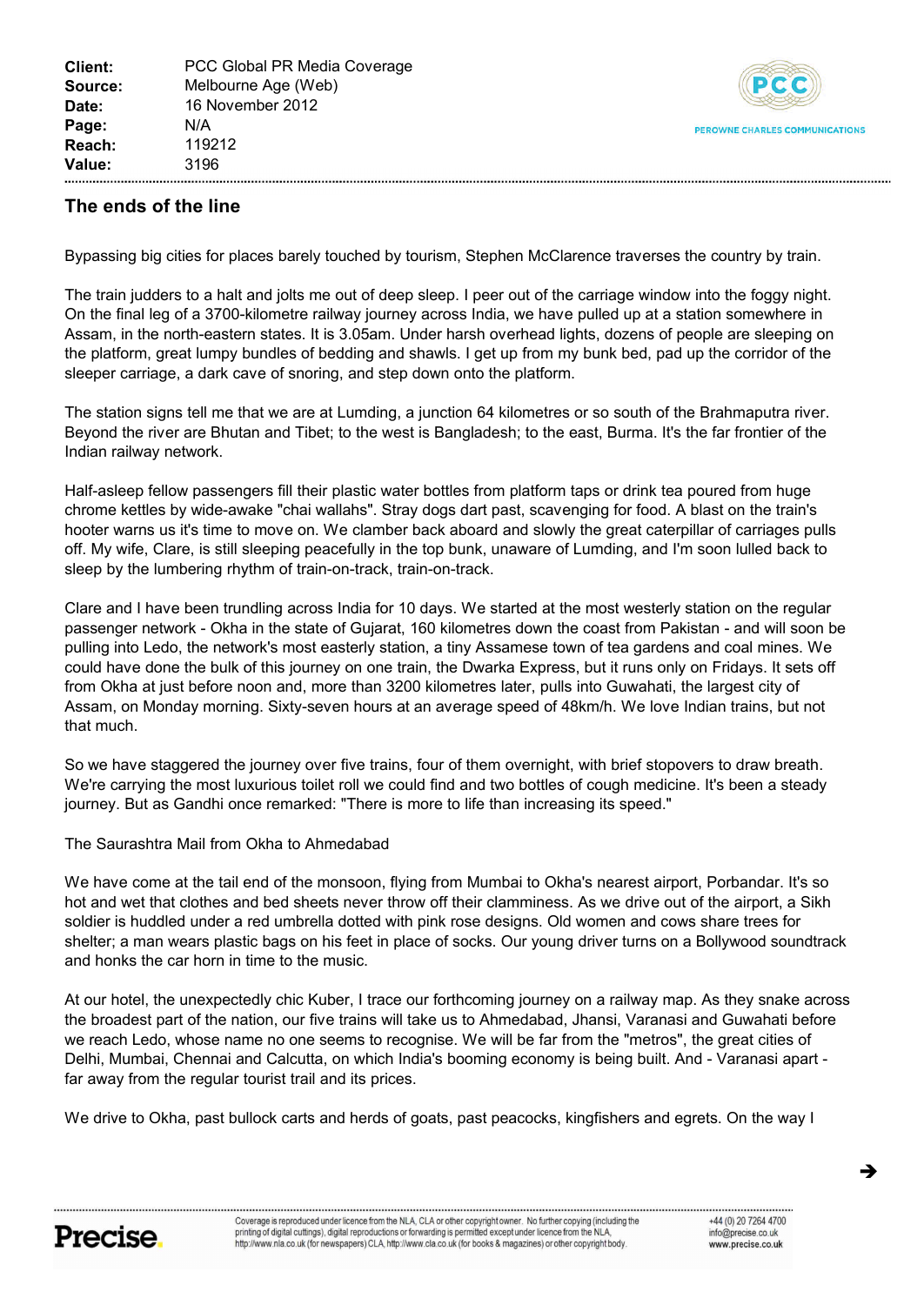

study a table of Indian railway statistics. Okha is one of 7030 stations linked by more than 64,373 kilometres of track and 130,000 bridges. Our train, the lunchtime Saurashtra Mail, is among 10,600 running daily, carrying 19 million passengers. Every day is like an exodus.

The station is the hub of this friendly little town. The lines continue a few hundred metres past the platforms and come to a full stop at buffers. Beyond here is only the Arabian Sea.

Dozens of people are standing on the platform and small, sharp-elbowed queues jostle at the reservation windows. The station master is sitting in his office, surrounded by assistants. "You speak English?" I ask him. He shakes his head. "You speak Hindi?" one of the assistants retorts with a smile.

I check the reservation chart pasted to the side of the train. Reassuringly, our names (and ages) are there, though Clare has transgendered into Clarke. I see we will be sharing our compartment with Shankar B Patel (male, 42) and Parag Vyas (male, 30). It's a chance to build up a profile of our travelling companions before they arrive.

Our carriage is airconditioned second class ("two-tier"), the second-most expensive of Indian trains' half-dozen classes. The most expensive is airconditioned first, which offers smart private compartments, but less opportunity to talk to fellow passengers. The classes ratchet down to basic unreserved second class: not recommended for the fastidious, but it's cheap.

"Two-tier" carriages are split into curtained four-berth compartments with two-berth side-seats across the aisle (46 berths all told). Our carriage is obviously new, with plum-coloured padded rexine seats, spotlessly clean lavatories and lightly tinted windows. Only one other couple is sitting here and there's no sign of Mr Patel or Mr Vyas.

There's a piercing whistle from the engine, the guard waves a green flag, and we pull off at a stately pace. A man in a dhoti sprints past to reach his moving carriage and the station master waves to me from his desk. The crowds are still there on the platform, waving off friends and relatives. We are on our way across India, from the edge of Pakistan to the edge of Burma.

The train crosses a flat landscape of palms and cacti and dazzling green fields. Camels amble past, water buffalo bask in rivers, shepherds in embroidered smocks and tight leggings keep watch over their flocks. Women in crimson saris carry huge bundles of branches on their heads.

Three hours pass, the train pulls into Jamnagar station and some sort of revolution seems to be taking place on the platform. People are storming our train, surging aboard and strewing marigold garlands over the next compartment. "Don't worry," says a young man in a designer T-shirt. Four senior army officers are retiring and a couple of regiments have turned out to wave them off. Their compartment looks like a shrine.

The young man is Parag Vyas. We feel we know him already from the reservation chart. He is taking boxes of confectionery to Mumbai from his "spicy snacks" factory ("Seven storeys," he explains. "One thousand square metres; 365 varieties.") For the next seven hours, our conversation ranges over recycling, the digestive benefits of sugar beet, arranged marriages versus love matches, the inequalities of India and his son's martial arts classes.



 $\rightarrow$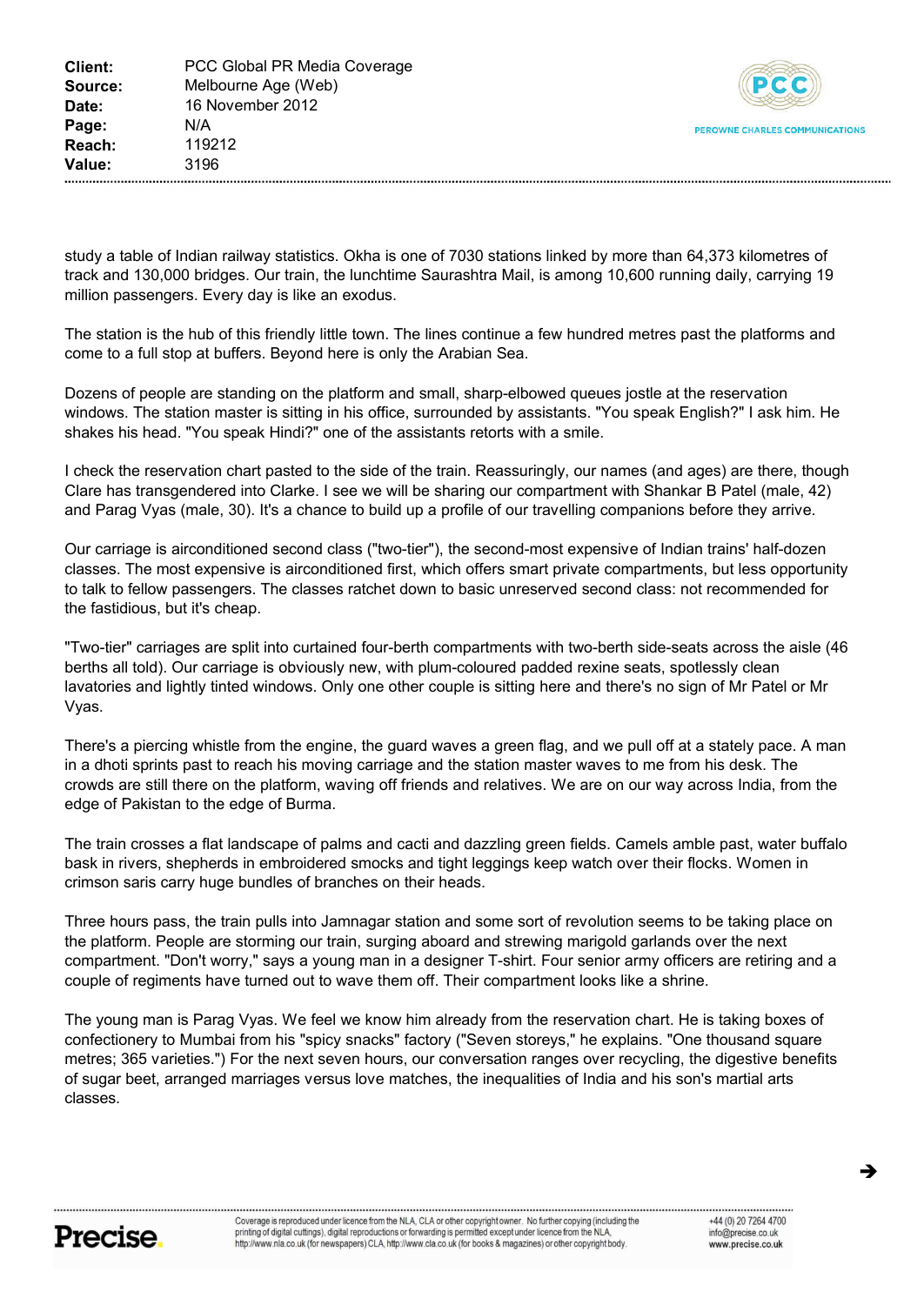

"I like going by train," he says. "You can sleep all the time and when you reach your destination, you're fresh. Thirty-six hours is a very common journey for us. Go by flight and you are only three or four hours away from vour work."

At Wankaner Junction, the fourth passenger joins our compartment: Mr Patel. He spends silent hours totting up figures on his two pocket calculators. I spot the words "Coal Cost Comparison" on one of his pads. We also have a few unanticipated travelling companions. A man perches on one side of Mr Vyas, with a young female paediatrician on the other. An older woman has sat down next to Clare and a mother and her son slump in silence .n the side berth. Above them, on the top bunk, a fat man with three chunky gold rings sits cross-legged and stares down at us like a predatory eagle. Nine people in a space about three metres by two metres. We're in no danger of feeling lonely.

Nine days later: the Intercity Express from Guwahati to Ledo.

After exploring Lumding Junction at 3am, I go back to sleep, wake four hours later and hear Mr Victor Toppo before I see him. He is talking in the next compartment, animatedly. Mr Toppo talks animatedly very well.

"People in other parts of India think Assam is another country," he says when he joins us. "One gentleman in Goa asked me: 'Do you need a visa to go there?"' He moves on to poetry. "Yesterday I bought Palgrave's [The] Golden Treasury, which I read as a child. There are many beautiful poems by great poets. Keats, Shelley, Coleridge, Wordsworth."

"We live with nature," says Mr Toppo, a young deputy bank manager, as he points out the Naga Hills, wound with scarves of cloud beyond the forests and tea estates.

He tells us that at one point the train will "bifurcate" and that the Assamese sell their best tea to other people, and "make do with the dust" themselves. I mention that we will be passing through an oil town called Digboi. "You know where the name comes from? British engineers used to say 'Dig, boy, dig; there's oil here."' His station looms. "The small things I have told you may be of immense use," he says, shaking our hands as he leaves.

We are now in Upper Assam, a land beyond tourism. As we pull into Ledo, the train is almost empty. Its arrival is a daily high point for the station master, SN Saikia. He has two main-line trains a day to sort out, and four local ones. His office wall is covered with useful maxims ("Avail full rest before coming on duty ... Awareness and Alertness Alone can Avert Accidents"). Here at Ledo, he says, they see only about a dozen foreigners a year, most of them train enthusiasts and birdwatchers (it's a good place for spotting the chestnut-backed laughingthrush).

For this outer edge of India, we have a guide, Shishir Adhikari, a quiet man who guides us towards lunch on the verandah of a roadside cafe and then to the sights, or sight, of Ledo: the start of the Stilwell Road, heroically built during the Second World War to give Allied forces fighting the Japanese a route through Burma to China. It's beyond the tea estates over which coal-tips tower alarmingly ("Excavating happiness from the depths of darkness" a sign says). Tiny children coal-pick in deep puddles and load the coal into sacks they have to bend double to carry.

On the way back into town, we pass an abandoned stretch of line. A sign says it once served Lekhapani Station,



è